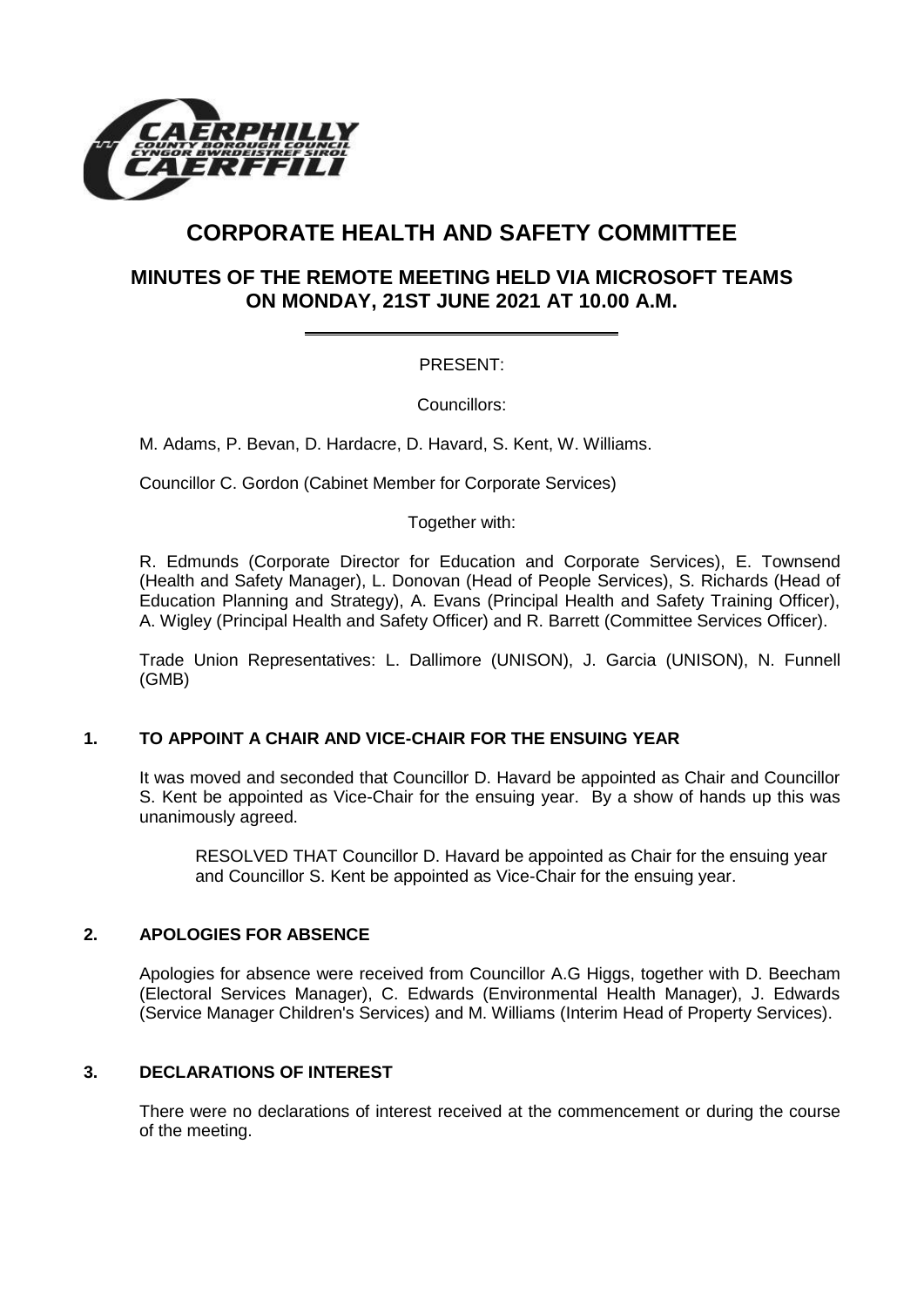#### **4-5. MINUTES – 16TH NOVEMBER 2020**

It was moved and seconded that the minutes of the Corporate Health and Safety Committee held on 16th November 2020 be approved as a correct record and by a show of hands up this was unanimously agreed.

RESOLVED that the minutes of the Corporate Health and Safety Committee held on 16th November 2020 be approved as a correct record.

Arising from the minutes of the last meeting in relation to a discussion on Home Working DSE, the Chair expressed his praise for the technical support and backup offered by IT Services during the Covid-19 pandemic in order to facilitate home working for Council staff.

A discussion followed in relation to homeworking and initial feedback from a recent staff survey on agile working, the results of which will be reported to Members in due course. Trade Unions representatives referred to the cancellation of the February 2021 committee meeting and emphasised the importance and value of regular meetings to provide staff reassurance on Health and Safety matters. They also expressed the importance of ensuring that all staff have the equipment and support mechanisms in place to work from home. In response, Officers highlighted the need for the Health and Safety team to reprioritise their workloads during the pandemic and reiterated that even though the last meeting had been cancelled, the Health and Safety team were still fully available to engage and communicate with staff in regards to their homeworking needs.

Questions were received from Members regarding home working DSE assessments for staff. Officers explained that the Council does not have the resources to individually assess the homeworking facilities of every single Council employee but that the Council has numerous resources and training videos in place to assist staff with their homeworking needs. Support is also offered upon request through the Microsoft Teams platform, where Council staff can show Health and Safety officers their homeworking setup and receive suitable advice.

Discussion also centred around an exercise by Heads of Service to determine which roles can be carried out at home and queries were received on where liability would rest if an employee requires special equipment (such as for a musculoskeletal condition) and is required to work from home but does not have the space to accommodate this equipment.

The Corporate Director for Education and Corporate Services provided clarification on this exercise and emphasised that this will involve triangulation between the Head of Service and the employee to determine where roles are delivered from in future. The Corporate Director also highlighted that in September 2020, Cabinet allocated £0.5m towards agile working and the provision of equipment and he encouraged the Trade Unions to remind their members that there is money set aside to access the right equipment for their needs. In addition, the Corporate Director emphasised the difficulties over the past 12 months, the learning that had been achieved and the areas for improvement that had been identified, and gave reassurances that mechanisms are already in place to make sure staff are supported. He explained that in scenarios where employees do not have the space for their equipment at home, they should talk to their line manager in these exceptional circumstances so that alternative arrangements can be made, such as working from office accommodation instead.

#### **REPORTS OF OFFICERS**

Consideration was given to the following reports.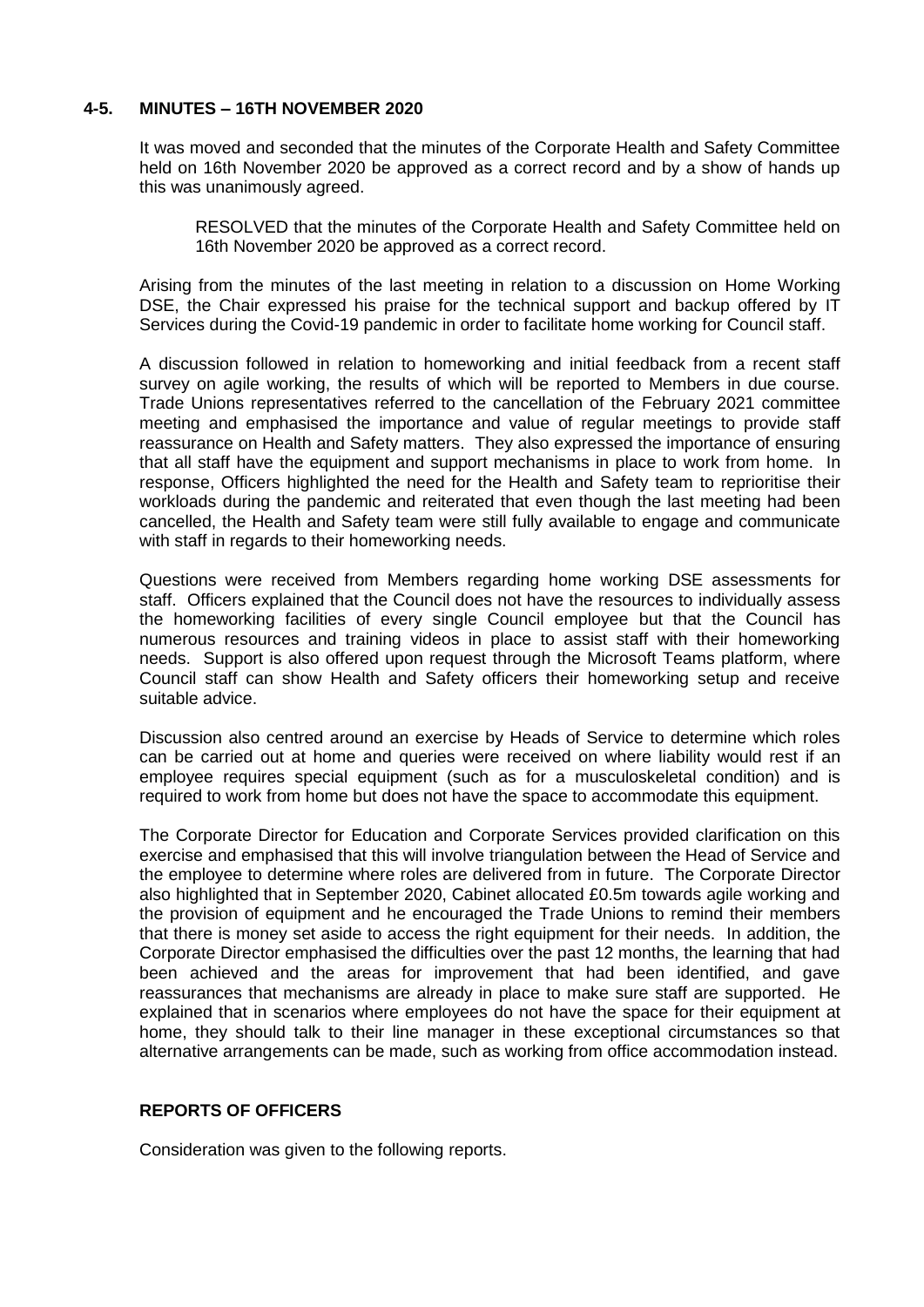#### **6. HEALTH AND SAFETY OVERVIEW – PRESENTATION**

Emma Townsend (Health and Safety Manager) gave a presentation to the Committee which reflected on the work of the Council's Health and Safety Team over the last 15 months and the position going forward.

Members were advised that 2020 had been a challenging year for the department, particularly given the demands on workloads as a result of the Covid-19 pandemic. At the start of the pandemic, the team had to allocate all available resources into developing guidance and templates to support service areas and managers in providing Covid-safe arrangements, which had to be updated frequently in line with changing Welsh Government guidance, and so the workload has been hugely challenging and Covid-reactive. It was explained that the team had also faced some staff shortages at the start of the pandemic due to Officers leaving or retiring (although these posts have since been filled).

The team have concentrated on producing Health and Safety bulletins (with at least 20 editions produced to reflect the ever-changing guidance), risk assessments have been carried out, work has been done with Procurement to order and deliver PPE and hand sanitizer, and countless visits have been carried out to reopen Council premises such as leisure centres and libraries. Every school in the county borough has had a visit and continues to receive visits. The Team have also assisted in Covid-related investigations where necessary.

The current position is that Covid remains a significant priority and is becoming part of the routine workload as service areas look to adapt post-Covid. The routine Health and Safety workload also remains, which was pushed back due to Covid and has now become a key priority. Reactive unplanned workloads have also continued, together with projects such as election work (where the team have provided support around the Covid-safe management of polling stations), migration of the RAMIS system to a new module and an asbestos review.

Members were advised that progress has been made in respect of the RAMIS migration, general inspections under a risk prioritised programme, fire risk assessments, staffing (which will for part of a corporate review), the asbestos review, training and adapting to new ways of working, and regular attendance/briefings at management meetings to promote health and safety engagement.

Going forward, the Health and Safety Team have a plan to meet demands post-Covid, including the realignment of workload to the Corporate Health and Safety action plan., and Mrs Townsend offered to bring an update report to the next Committee to provide Members' reassurance on the latest position across the department. The key importance of communication through the Health and Safety team was emphasised, which is being delivered through corporate messages, training and statistics and a renewed focus on engagement and visibility. Overall, staff are being encouraged to think about health and safety and the risks that they encounter or the risks that they are managing. The Team are also examining the introduction of an escalation procedure across all directorates which will be particularly significant for general inspections. Health and Safety are also carrying out a piece of work to look at ensuring health and safety training is linked to key roles and make it easier for managers and employees to identify the minimum training needed to carry out key roles. In closing, Mrs Townsend emphasised the need to consolidate successes to date and continue to review areas for improvement.

Mrs Townsend was thanked for her presentation and Members acknowledged the hard work and efforts of the Health and Safety Team over the last 15 months. Reference was made to the importance of regular Corporate Health and Safety committee meetings and whether the frequency of meetings could be increased. Mrs Townsend suggested that the frequency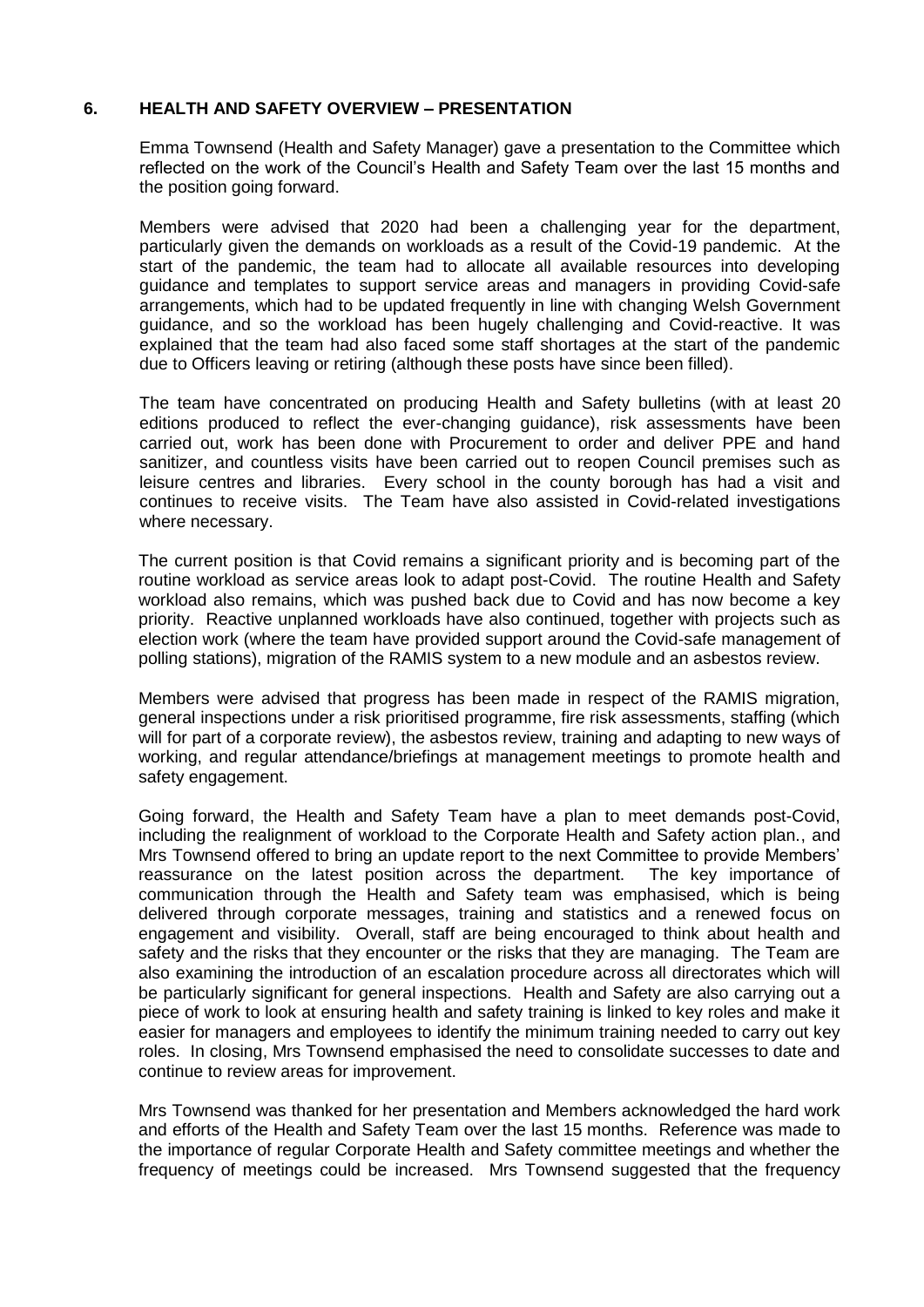could be discussed at another time but gave reassurances that the regularly scheduled meetings held three times a year would be back on track for the November 2021 meeting, and also encouraged Members to approach her with any items for discussions at future meetings.

Following consideration of the presentation the Committee noted its contents.

### **7. HEALTH AND SAFETY TRAINING OVERVIEW - PRESENTATION**

Ali Evans (Principal Health and Safety Training Officer) gave a presentation to the Committee which outlined details of the training programmes being delivered by the Health and Safety Team.

Members were provided with an overview of the Health and Safety team structure, with it noted that the department are a relatively small team with numerous responsibilities. It was explained that Health and Safety training is of fundamental importance for a number of reasons, including legal compliance, the reduction of workplace accidents and injuries, increased employee productivity, protection against liability claims, cost effectiveness, and the Council's moral obligation to keep all its employees safe. Members were also provided with examples of the in-house training delivered by Health and Safety (such as IOSH) and the considerable savings that can be made when compared to external providers. The Health and Safety team also deliver specialist training to neighbouring local authorities in the region which creates income generation opportunities for the Authority.

The Committee were provided with an overview of the department's Training Directory with a portfolio of 28 courses currently on offer. Health and Safety also offer management of refresher training, support with training needs analysis for all service areas, bespoke packages designed and delivered across the Authority to meet service needs, effective record keeping to support managers and employees, together with the training delivery to other local authorities and partners/private companies such as Welsh Water, local health boards and Network Rail. It was explained that the ITrent system is used to manage all training interventions which means that managers can easily access training records for themselves and their teams.

During the height of the Covid-19 pandemic, it was quickly realised that classroom training was not an option and many trainers were redeployed to help in other areas such as free school meals delivery, setting up service hubs and working with other service areas, and work was also undertaken to provide and fit PPE for Council key workers. It was recognised that training would need to continue to ensure staff safety but the method of delivery would need to quickly adapt, and so the department created a number of training videos and toolbox talks to deliver key messages. The Team received some direction from the HSE around extending some specific certificates (such as first aid), so were able to extend some timescales, but quickly realised that training would have to be delivered in a different way.

A blended learning approach was subsequently undertaken, which has brought new opportunities and is something the Team will continue to utilise and develop moving forward, along with the video resources available. It was explained that during the pandemic, a question emerged around whether the training needs of staff needed to increase or change, (particularly in terms of temporary redeployment) and subsequently the Team issued managers with resources to ensure that staff could safely carry out their new duties. Moving forward to the Covid-19 recovery stage, this will generate further training needs due to changes in staff responsibilities or the way in which they work.

It has been established that digital training works well for many types of training as it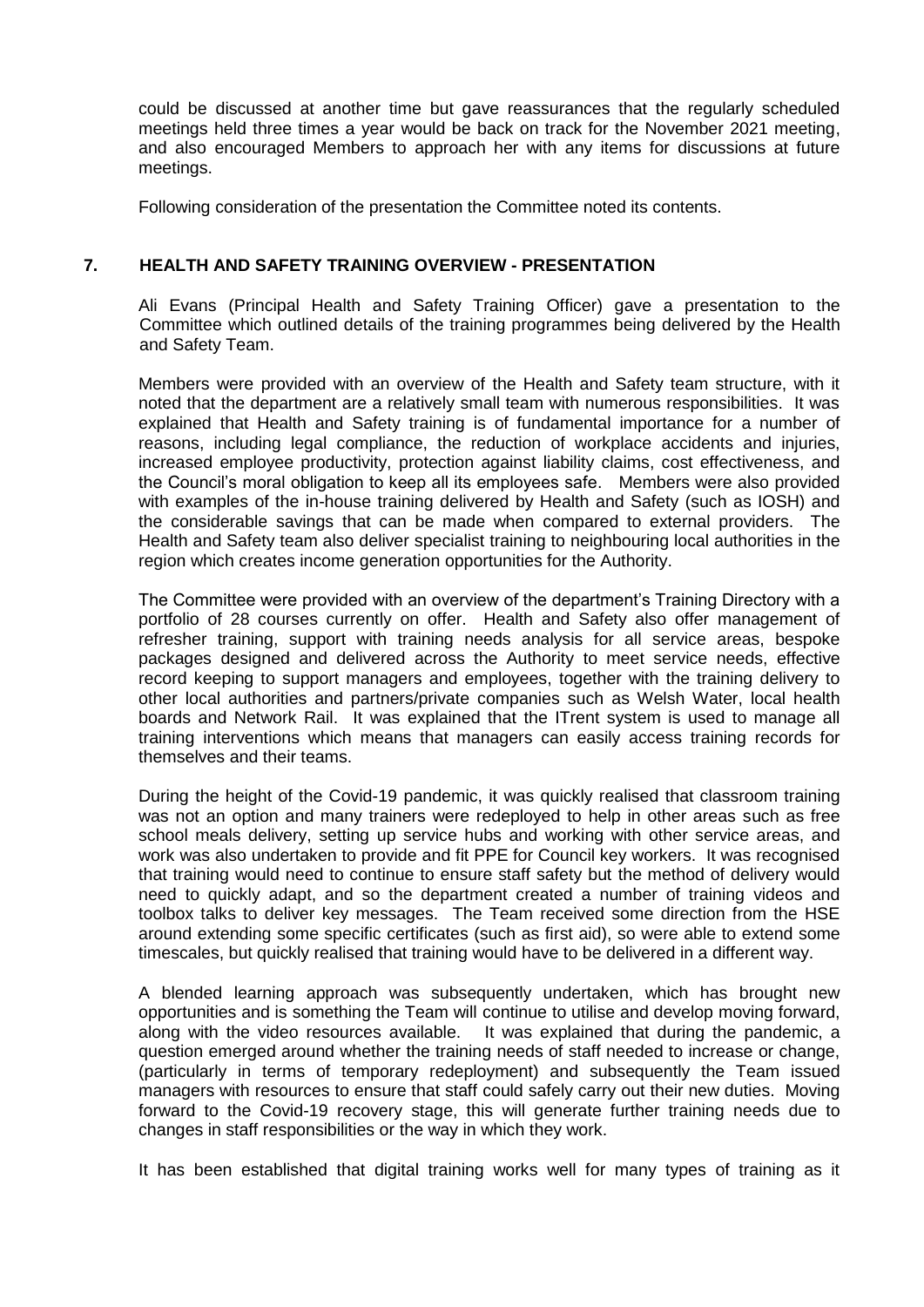minimises travelling and the need to secure venues, but that where classroom training is needed for practical elements such as first aid training and asbestos, the Team will continue with this but with Covid-secure processes in place. It was noted that the Team were commended by Environmental Health following one first aid course where a delegate had tested positive for Covid-19 but none of the other attendees were affected because they had appropriate processes such as social distancing in place.

The Committee were advised that the Health and Safety Team delivered 139 training courses between April 2020 and March 2021. 872 delegates were trained and £51,592 of income was generated from this training. Overall, it has been a successful year trainingwise, although there is still work to do and the Tram are currently working on a number of projects such as an accident investigation reporting video for managers, a refresher for premises managers, and will continue to deliver a blended learning approach in order to respond to the ever-changing situation.

Mrs Evans was thanked for her presentation and Members were pleased to note the level of training and commended the Health and Safety Team for the work they have carried out and the service that is offered, particularly given the many challenges over the past year. They also expressed the need to ensure that priorities and investment continue to be put in place (particularly around fire safety measures) and for the Team to continue this momentum moving forward.

Following consideration of the presentation the Committee noted its contents.

#### **8. RECENT HEALTH AND SAFETY EXECUTIVE UPDATES**

Andrew Wigley (Principal Health and Safety Officer) presented the report, which provided the Committee with information about the recent relevant accident, incidents and prosecutions by the Health and Safety Executive (HSE) since the last Committee report in November 2020.

Members were asked to note the contents of the report, which was provided as information for the Committee to ensure they are kept informed of any matters that could impact on the management of health and safety within the Council.

Mr Wigley drew Members' attention to the prosecution of London Council after a child died when playground equipment collapsed on her in a park, which resulted in a fine of £330,000 plus costs. Mr Wigley has since contacted Caerphilly Council's Parks Department in relation to the reopening of Cwmcarn Forest Drive who have confirmed they do not have any such play equipment on site. During the conversation with Parks, an issue was raised around rope swings being installed by members of the public from trees on Council land, with it confirmed by Parks that where these are found on Council land, these will be removed.

Members were advised of the prosecution of Cheshire Council for failing to maintain safety railings at a city centre location, leading to a child's fall, and which resulted in a fine of £300,000 plus costs. Mr Wigley advised that he has contacted Caerphilly's Town Centre Management Team, who have confirmed that they have inspection procedures in place for any similar equipment.

The Committee were informed of the prosecution of a school in Cambridge (not Local Authority maintained) due to a low wall posing a trip hazard, with it found that the school had failed to ensure the area was adequately lit and that a pedestrian site safety assessment had failed to identify the risk of tripping over the wall. The school was fined £52,800 plus costs.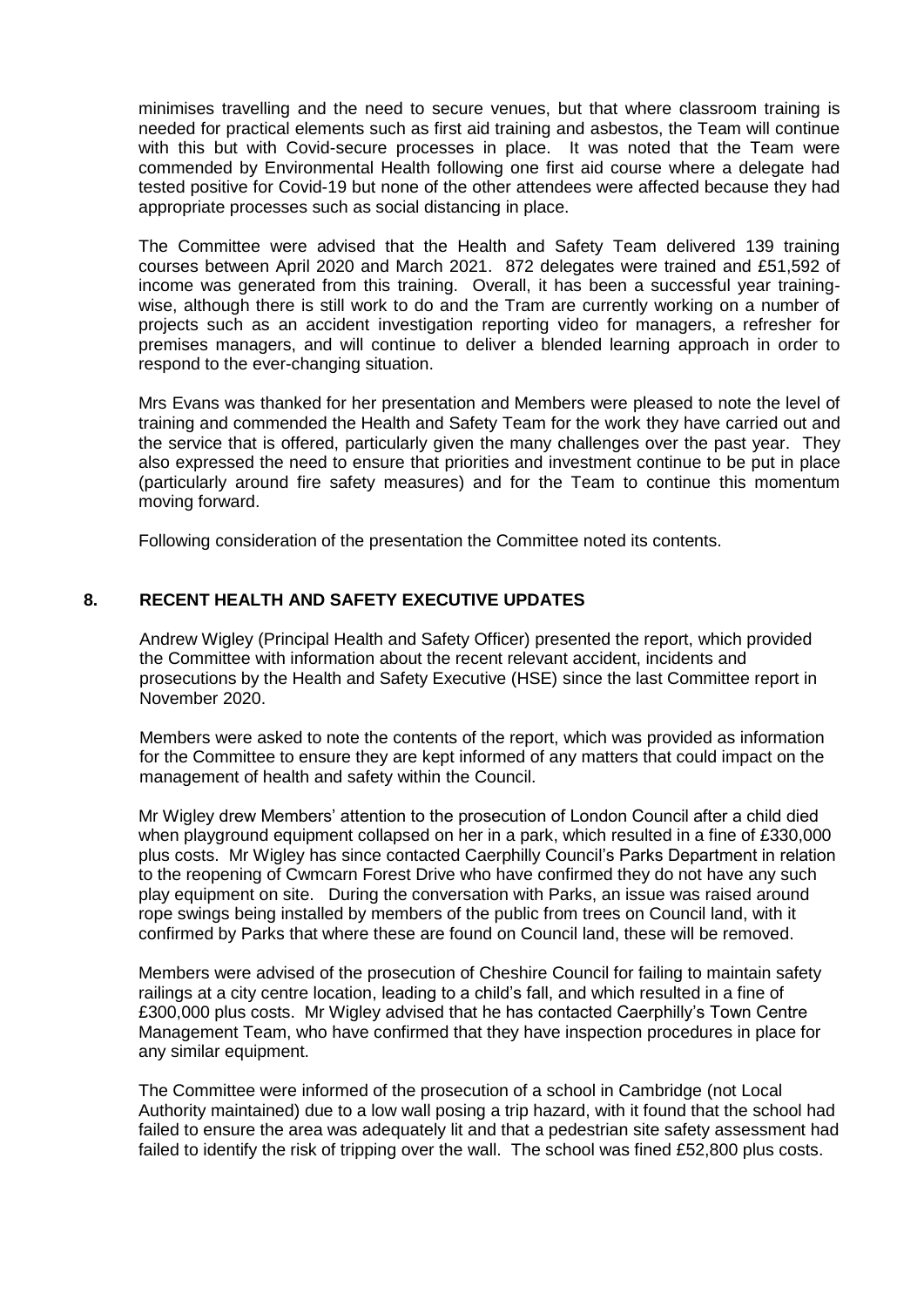Mr Wigley explained that Caerphilly Council will incorporate this check into school general inspection reports.

Mr Wigley also referred to a prosecution in Northamptonshire where a private waste company was fined £1.2m after a worker was fatally injured by a reversing vehicle. Mr Wigley stated that he has contacted Caerphilly's Refuse and Cleansing department who have confirmed that route risk assessments are in place, together with adequate training and supervision measures.

Mr Wigley was thanked for his update and questions were invited from Members. A query was received regarding new play equipment at Morgan Jones Park and the need for the installation of a safety gate to separate the high-speed swing equipment from passing pedestrians. Mr Wigley confirmed that a temporary barrier had been installed at the entrance to the play equipment, but he would follow up this matter with the Parks department.

A query was also received regarding wooden structures located in school playgrounds and the maintenance/safety checks in place for these. Mr Wigley explained that in relation to external play equipment, schools are recommended to have a post-installation examination carried out by an independent inspector, to verify that the equipment has been manufactured and installed in accordance with the relevant European safety standard. Members were advised that following any accident, it would be recommended to the school that they arrange an independent examination of the equipment in order to defend any civil claims. In regard to ongoing maintenance, it is recommended to the school that they have an annual inspection which is then uploaded onto RAMIS. Therefore there are procedures in place, but the onus is on the school to follow the recommendations of the Health and Safety Team.

Following consideration of the report the Committee noted its contents.

### **9. ACCIDENT STATISTICS REPORT FOR APRIL 2020 - MARCH 2021**

Andrew Wigley (Principal Health and Safety Officer) presented the report, which provided the Committee with the numbers and types of work-related accidents/ incidents for the Council that occurred during the period of April 2020 to March 2021 (inclusive). Accident statistics are produced for each quarter and presented to the members of the Health and Safety Committee for information. Appended to the report were graphs illustrating these statistics which included the previous 2 years for comparison, and the Committee were asked to note the contents of the report.

It was noted that not all accidents reported to the Health and Safety Team are necessarily considered as recordable, and so only those instances that arise out of a connection with work are recorded. Members were advised that accident statistics remain consistently low, with the majority of accidents being minor injuries, and those that are reported are typically over 7 days incapacitation or 7 days absence from work.

Mr Wigley was thanked for the update and questions were invited from Members. Clarification was sought on the circumstances of a physical assault by a person that was included at Appendix 5 of the report and Officers provided further information regarding this incident. A Member asked if there were any accidents reported as a result of staff working at home. Mr Wigley confirmed that there were none but added that this would only be recorded as work-related if, for example, there was a fault arising from the Council work equipment that had been provided for them to use at home.

Following consideration of the report the Committee noted its contents.